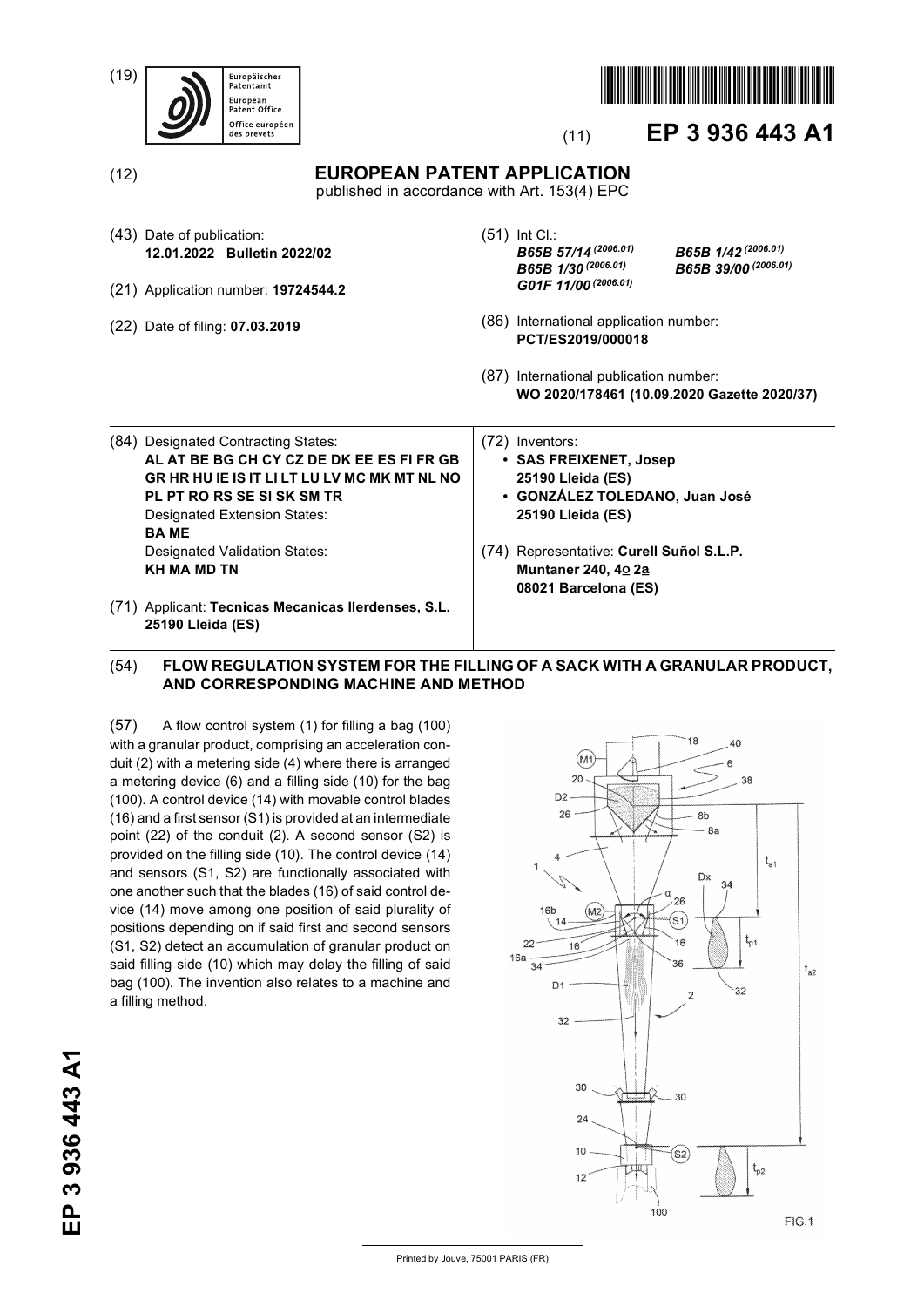*10*

*15*

*25*

*40*

## **Description**

#### Field of the Invention

**[0001]** The invention relates to a flow control system for filling a bag with a granular product, comprising an acceleration conduit with a metering side, there being provided adjacent to said metering side a metering device comprising a metered amount holder movable between a holding position for holding a metered product amount, and a discharging position for discharging said metered product amount, and a filling side comprising receiving means for receiving a bag to be filled.

**[0002]** The invention also relates to a machine incorporating a flow control system according to the invention. **[0003]** Finally, the invention relates to a flow control method for filling a bag with a granular product through an acceleration conduit, said acceleration conduit having a metering side and a filling side for filling said bag where an initial bag is located.

## State of the Art

**[0004]** There are several industries in which their granular products (plastic pellets, fertilizers, sugar, etc.) are packed in plastic bags or sacks, raffia bags, or containers having similar characteristics, and being presented in metered amounts of about 25 kg in capacity. In the invention, a granular product is understood to be a product the grain size of which is larger than 50 microns.

**[0005]** Automatic high output machines are used to fill containers of this type. In the invention, a high output machine is understood to be an hourly output of more than 1800 bags/hour.

**[0006]** Moreover, bags with side folds are used in many industries to improve container presentation and filled bag pallet stability.

**[0007]** Another growing trend is to use machines generally known as FFS (Form, Fill, and Seal) machines which make the bag in the machine itself from a roll or reel of plastic tube, with the side folds duly formed. Said machines produce the bag, fill it with the corresponding product, and seal it by welding it in the machine itself. Nevertheless, it must be pointed out that bags of this type are not used exclusively in these machines. In that sense, in the context of the invention, the system is not limited to application in FFS machines.

**[0008]** Furthermore, in the case of bags of this type, the side folds or pleats must always remain firmly secured in the fill opening area during the bag filling and sealing process. This is to prevent bag deformation which would prevent proper container closure and finish. Since the folds must be secured, the useful fill opening of the bag is significantly reduced. Due to the reduced available passage section, slow filling may occur.

**[0009]** In the state of the art, a solution consisting of accelerating the product as it travels between the metering device and the bagging opening of the machine is used to solve this problem. To that end, the use of a gravity-induced acceleration conduit having suitable length and a conical shape has generally been used. This acceleration conduit connects the chute collecting the product discharged from the metering device (larger sec-

tion of the conduit) and drives it as it gains speed to the bagging opening (smaller area). **[0010]** If the beginning of the acceleration conduit

opens too much, a blockage will occur and the product will lose speed as it passes therethrough. This prolongs travel time and results in production loss. On the other hand, an insufficient passage opening on the metering side of the acceleration conduit will also penalize performance of the bagging station.

Summary of the Invention

*20* **[0011]** The invention faces the problem of proposing a flow control system for filling a bag with a granular product which allows increasing the bag filling speed, reducing the risk of the acceleration conduit being blocked and unnecessary machine standstills.

*30 35* **[0012]** This is achieved by means of a flow control system of the type indicated above, characterized in that it further comprises a flow control device, said control device being provided between said metering side and said filling side and comprising at least one control blade, said at least one control blade being movable between a plurality of control positions located between a maximum opening position of said conduit in which a maximum flow of said granular product can pass through said control device, and a closed position of said conduit in which the flow of said granular product through said control device is interrupted, a first granular product passage sensor provided at an intermediate point located between said

metering and filling sides, upstream of said at least one control blade and functionally associated with said control device, a second granular product passage sensor provided on said filling side, and said metering device, said control device, and said first and second sensors

being functionally associated with one another such that said metered amount holder of said metering device moves between said holding and discharging positions and said at least one blade of said control device moves

*45* among one position of said plurality of positions depending on if said first and second sensors detect an accumulation of granular product on said filling side which may delay the filling of said bag.

*50 55* **[0013]** Therefore, the system according to the invention allows compensating for small or large variations that may occur due to density, fluidity, or other factors. These variations may even arise in one and the same production batch and may affect the acceleration of the product to be bagged as it falls. As explained, this can drastically reduce bagging machine productivity. Therefore, as a result of the first and second sensors, events occurring in the area of the bag and events which will occur in the following time instants can be anticipated, which allows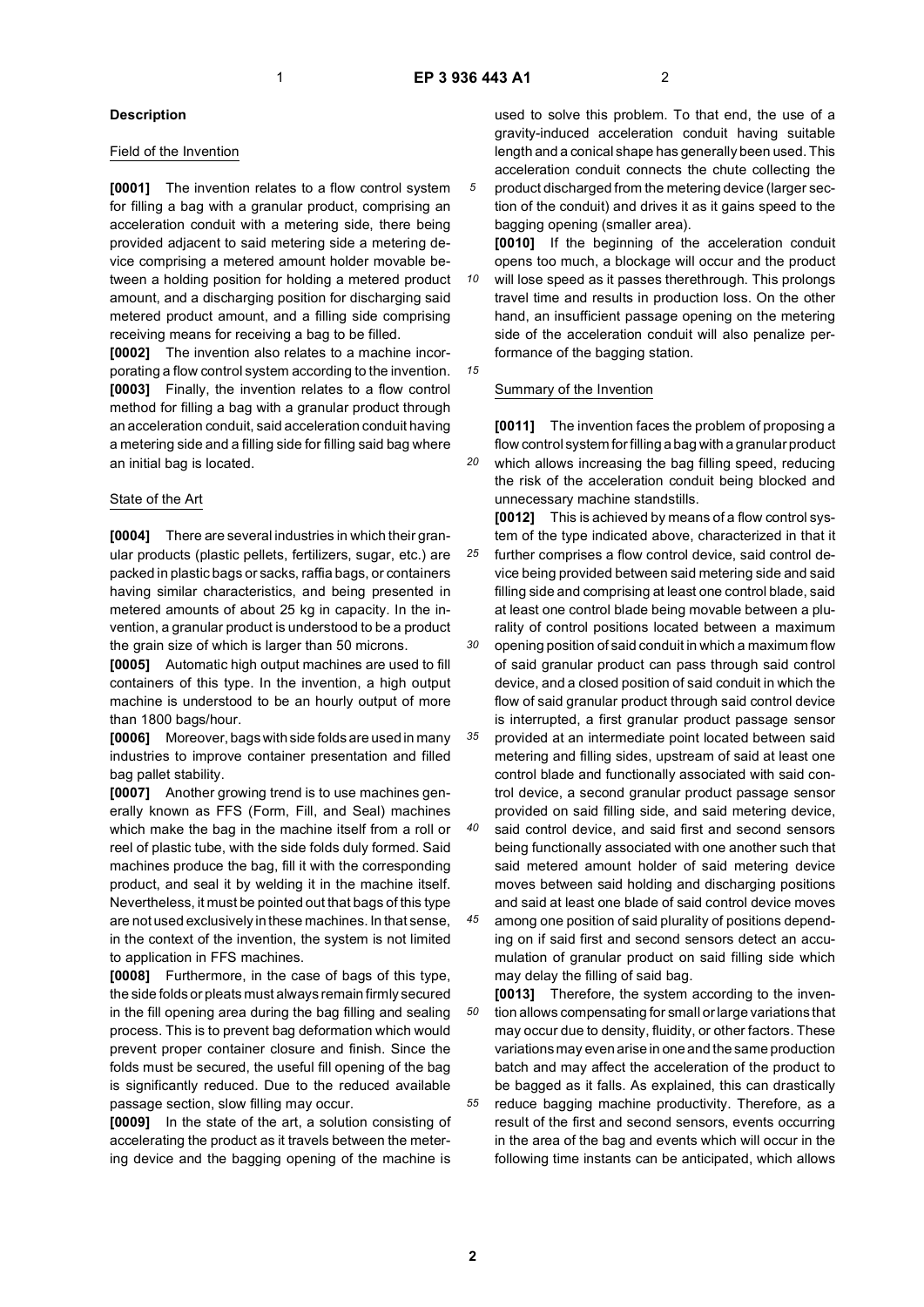*10*

*15*

the concurrence of two metered amounts, without the risk of both metered amounts falling into one and the same bag, despite being metered very close to one another time-wise. In other words, as a result of the control device the subsequent metered amount can be discharged when the bag from the preceding batch is still arranged at the filling end. Accordingly, this allows significantly increasing the bag filling speed.

**[0014]** The invention further includes a number of preferred features that are object of the dependent claims and the utility of which will be highlighted hereinafter in the detailed description of an embodiment of the invention.

**[0015]** In a preferred embodiment having the objective of optimizing the reaction speed of the control device, said at least one control blade are two plates that are symmetrical with respect to a longitudinal axis of said conduit, and in that in said closed position, said two plates form with respect to one another an angle less than 180°, the vertex of which points towards said filling side. As a result of this angle, in combination with the planar plates, the reaction is immediate, particularly in the case of opening the plates. In a particularly preferred manner, the angle between both plates is comprised between 75 and 150°.

**[0016]** In a particularly preferred manner, said at least one control blade is pivotably mounted around a pivot shaft.

**[0017]** In another embodiment, the cross-section of said conduit tapers from the metering side to the filling side.

*35* **[0018]** Additionally, the receiving means comprise suction means configured for suctioning the filling side of said conduit. In the event that a metered product amount causes an obstruction, gentle suction can be carried out in this area. This stirs up the obstructing metered amount and may help to cause it to fall into the bag.

**[0019]** In another embodiment, the first granular product passage sensor is mounted in the control device. This makes it easier to assemble the sensor and control the control device.

**[0020]** Preferably, said second granular product passage sensor is mounted in said receiving means, which also makes assembly easier.

**[0021]** The invention also relates to a bagging machine comprising a flow control system according to the invention for filling a bag with a granular product. In a particularly preferred manner, the machine is an FFS machine. **[0022]** Finally, the invention relates to a flow control method for filling a bag with a granular product, which method comprises the following steps:

[a] discharging a metered amount of granular material through said metering side from a metering point, [b] detecting the passage of a metered amount, which has been previously discharged through said metering side from said metering point, through an intermediate point located between said metering

and filling sides and having a passage section which can be modified,

[c] determining a first arrival time  $(t_{a1})$  and a first passage time  $(t_{n1})$  of said metered amount, the passage of which has been detected in step [b], said first arrival time  $(t_{a1})$  being the time elapsed between the instant of discharging said metered amount from said metering side and the instant of detecting the head of said metered amount at said intermediate point, and said first passage time  $(t_{n1})$  being the time elapsed between the instant of detecting said head and the instant of detecting the tail of said metered amount at said intermediate point,

[d] detecting the passage of a metered amount, which has been previously discharged through said metering side from said metering point, through a filling point located on said filling side,

[e] determining a second arrival time  $(t_{a2})$  and a second passage time  $(t_{p2})$  of said metered amount, the passage of which has been detected in step [d], said second arrival time  $(t_{a2})$  being the time elapsed between the instant of discharging said metered amount from said metering side and the instant of detecting the head of said metered amount at said filling point, and said second passage time  $(t_{p2})$  being the time elapsed between the instant of detecting said head and the instant of detecting the tail of said metered amount at said filling point, such that the following alternative step is carried out:

> [i] if  $t_c + t_{p2} < t_{q2}$ , a subsequent metered amount (D2) of granular material is discharged,  $t_c$  being a predetermined bag placement time, whereas [ii] if  $t_{p1} < t_{p2}$ , said passage section of said intermediate point (22) is reduced until at least the condition of  $t_{p1} \geq t_{p2}$  is complied with.

**[0023]** In the context of the invention, the reduction of the passage section of the intermediate point refers to the modification of the passage section so that it becomes narrower or until the granular material passage closes completely for holding the metered amount.

**[0024]** Going back to the invention, control of arrival and passage times as a matter of fact allows very precise

- *45 50* monitoring of the position of a metered amount as it falls through the acceleration conduit. Accordingly, as a result of the control of the sensor in the filling area and in the intermediate point, a second metered amount can be discharged when the first metered amount still has not finished falling into the bag being filled. This allows increasing the filling speed in a very significant manner, without causing the concurrence of consecutive metered amounts.
- *55* **[0025]** Preferably, steps [ei] and [eii] are performed from the first passage time  $(t_{p1})$ , the second passage time  $(t_{p2})$ , and the second arrival time  $(t_{q2})$ , of one and the same first metered amount.

**[0026]** In another alternative embodiment, said steps

*20*

*25*

*30*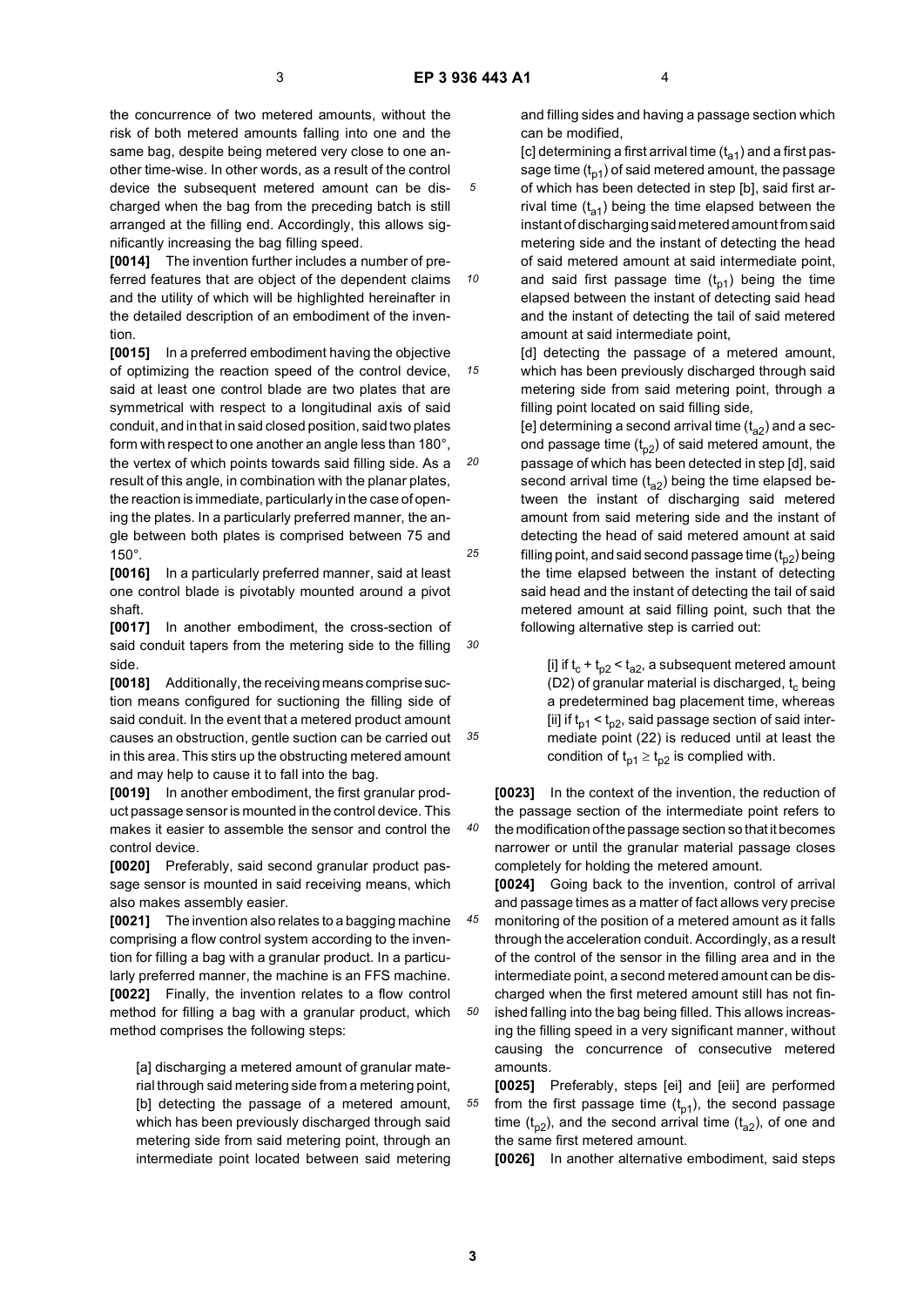[ei] and [eii] are performed from the second passage time  $(t_{p2})$  of a first metered amount and the first passage time  $(t_{p1+1})$  and the second arrival time  $(t_{q2+1})$  of a second metered amount, consecutive to said first metered amount.

**[0027]** In another preferred embodiment having the objective of reducing the sensitivity to irregular behaviors of the granular material, said first and second passage times ( $t_{p1}$ ,  $t_{p2}$ ) and said first and second arrival times ( $t_{q1}$ , t a2) are calculated as the arithmetic mean of the passage and arrival times of a plurality of earlier metered amounts. **[0028]** In another embodiment having the objective of achieving a filling method that adapts to the instantaneous progression of bag filling, the bag placement time  $(t<sub>c</sub>)$  is experimentally determined while said second metered amount falls through said acceleration conduit.

**[0029]** In another embodiment having the objective of mitigating the effect of errors in bag placement, said placement time  $t_c$  is determined as an arithmetic mean of the placement times  $t_c$  of a plurality of earlier bag placement times.

**[0030]** Likewise, the invention also includes other features of detail illustrated in the detailed description of an embodiment of the invention and in the accompanying figures.

## Brief Description of the Drawings

**[0031]** Further advantages and features of the invention will become apparent from the following description, in which, without any limiting character, preferred embodiments of the invention are disclosed, with reference to the accompanying drawings in which:

Figure 1 shows a schematic view of the flow control system for filling bags with a granular product according to the invention.

Figures 2 to 7 show a schematic sequence of the control method in the control system during an optimum bag filling operation.

Figures 8 to 10 show a schematic sequence of the method when unwanted obstruction of the acceleration conduit occurs.

## Detailed Description of an Embodiment of the Invention

**[0032]** Figure 1 schematically shows an embodiment of the flow control system 1 for filling a bag 100 with a granular product according to the invention.

**[0033]** The system has a through acceleration conduit 2 arranged in a substantially vertical direction. The conduit 2 has a metering side 4 in the upper part of the drawing and a filling side 10 in the lower part. The conduit 2 has a cross-section tapering in the direction in which the granular product falls. Furthermore, the conduit 2 preferably has a cone shape in the direction from the metering

side 4 to the filling side 10. Preferably, the conduit 2 is rigid and made of a sheet metal material, plastic material, or the like. Alternatively, parts of the conduit may be flexible.

*5* **[0034]** Adjacent to the metering side 4 of the conduit 2 there is provided a metering device 6 consisting of a weighing device in which a metered amount of granular product is prepared to fill a bag 100 for each filling cycle. The common metered amount in systems of this type is

*10* about 25 kg. To that end, a rapid weighing system is provided in which the weighing bucket 38 is filled through the servomotor M1 which actuates the bowl 40, with a first discharge of a granular product mass close to the target mass in the weighing device until the fine adjust-

*15* ment of the target mass is carried out by adding the final grams required for adjusting the metered amount. This mass is therefore held in the metering device 6, ready to be discharged.

*20* **[0035]** The metering device 6 comprises a metering holder 8 having two blades by way of planar plates. These two planar plates are pivotably movable about a shaft 26 between a holding position for holding a metered product amount and a discharging position for discharging the metered product amount. The movement is carried out

*25 30* through pneumatic cylinders not shown in detail in Figure 1. Moreover, to facilitate understanding, in Figure 1, the left blade in its holding position for holding the metered amount is indicated with reference number 8a, whereas reference number 8b shows the discharging position for discharging the metered amount.

**[0036]** The conduit 2 has on the opposite side a filling side 10. Receiving means 12 for receiving the bag 100 are provided on this side. These receiving means 12 are, for example, an inlet adapted to the cross-section of the opening of the bag 100. To assure a proper filling of the bag 100 without wastage, the bag 100 is provided for being fitted to these receiving means 12. The receiving means 12 have suction means. These allow suctioning the filling side 10 of the conduit 2 to prevent obstructions as much as possible. The suction for correcting more significant obstructions may be a continuous suction or only discrete suction. The suction means can be a conventional centrifugal pump, not shown in the drawings, connected to the outlets 30. Alternatively, the suction

*45*

*50*

*55*

*35*

*40*

**[0037]** A flow control device 14 having two control blades 16 is provided between the metering side 4 and the filling side 10. As seen in Figure 1, these control blades 16 are movable among a plurality of control positions. To enable carrying out precise control, the movement of the control blades 16 is carried out by means of the servomotor M2. Thanks to the movement of the control blades 16, the cross-section of the conduit 2 is modified. The end positions include a maximum opening position of the conduit 2 which is indicated in the drawing by means of the control blades 16 depicted with reference number 16b in Figure 1, and a closed position of said conduit 2 which is indicated by means of the control

means can also inject a gas.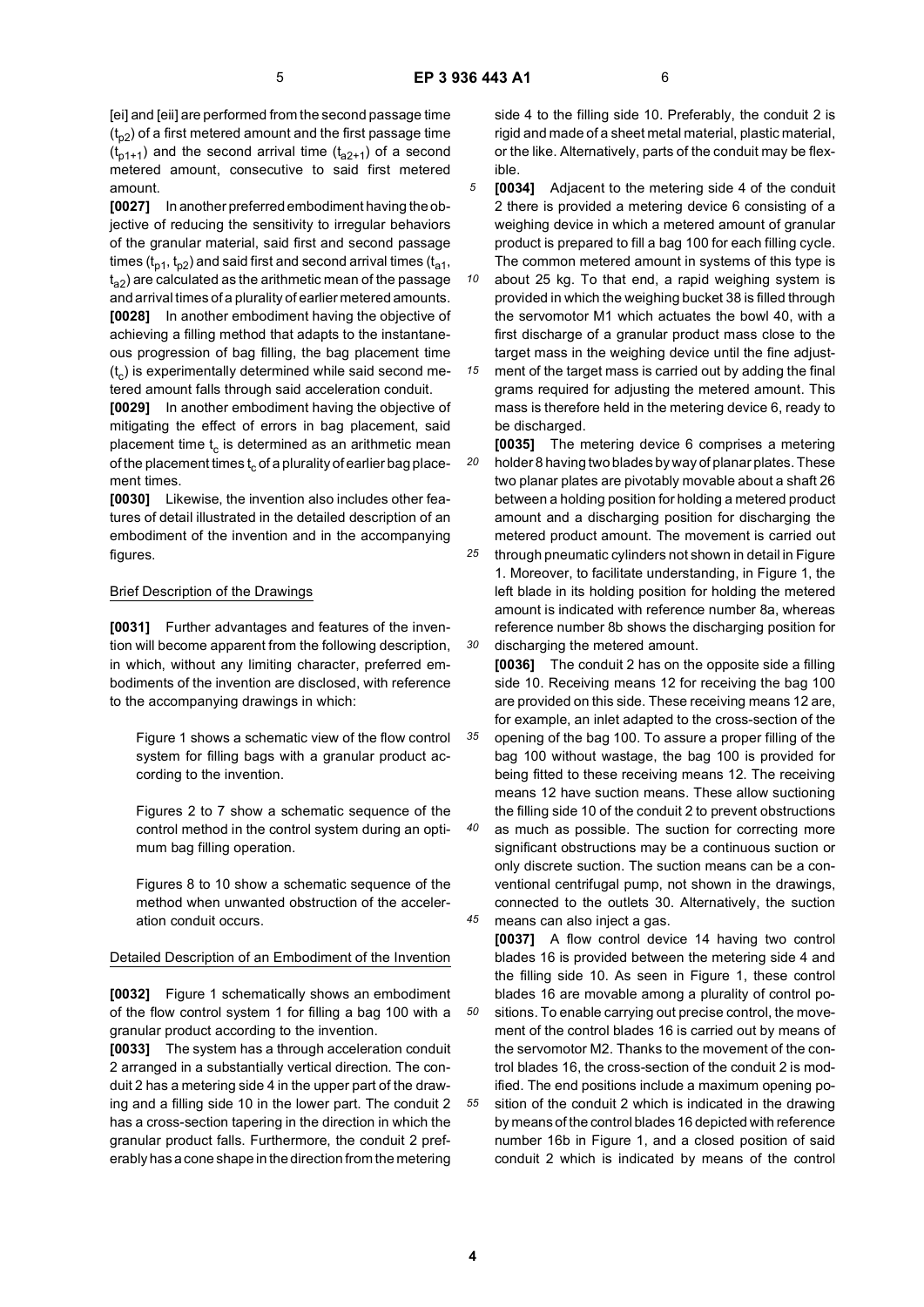*10*

*15*

blades 16 depicted with reference number 16a in this same drawing. In this embodiment, the two control blades 16 are in the form of planar plates that are symmetrical with respect to a longitudinal axis 18 of the conduit 2. Nevertheless, the control blades do not necessarily have to be that way, given that they may have other non-planar shapes, or in a simpler version of the system, said control blades may be a single control blade 16. Alternatively, in the concept of the blade, the control device 14 may have a plurality of blades with a diaphragm-type opening and closing system.

**[0038]** In the closed position of the embodiment of the drawings, the control blades 16 form an angle  $\alpha$  of 90° with respect to one another. As seen in the drawings, the vertex 36 of the angle  $\alpha$  points downwards, i.e., towards the filling side 10 of the conduit 2. This configuration provides a high reaction speed. In a particularly preferred manner, the angle  $\alpha$  is adapted to the fluidity characteristics of the product and related to the angle of internal friction of the granular product, corresponding to the angle of the blade with respect to the direction transverse to the longitudinal axis 18.

**[0039]** On the other hand, the system furthermore has a first granular product passage sensor S1 provided at an intermediate point 22 located between the metering and filling sides 4, 10, upstream of the two control blades 16. In particular, it is mounted inside the control device 14 and functionally associated therewith. In that sense, the control blades 16 move actuated by the servomotor M2 depending on the signal received from the first sensor S1, as will be explained below.

**[0040]** The system has further a second granular product passage sensor S2 provided on the filling side 10. Figure 1 shows that the second granular product passage sensor S2 is mounted inside the receiving means 12. Although the second sensor S2 can be mounted at many points on the filling side, it is preferably mounted adjacent to the inlet area of the bag 100, because the more the first and second sensors S1 and S2 are separated from one another, the longer the reaction time the system will have in the event that the conduit 2 is obstructed.

**[0041]** The metering device 6, the control device 14, and the first and second sensors S1, S2 are functionally associated with one another such that the metered amount holder 8 of the metering device 6 moves between holding and discharging positions and the blades 16 of the control device 14 move to one position from among the plurality of possible positions of the blades depending on if the first and second sensors S1, S2 detect an accumulation of granular product on the filling side 10 which may delay the filling of said bag 100. In the machines of the state of the art, a delay in filling the bag 10 along with an early discharge may cause the accumulation of two successive metered granular product amounts. In contrast, the system according to the invention solves this problem, despite significantly increasing the filling speed. **[0042]** The sensors S1 and S2 that can be used include a large variety, such as optical sensors, capacitive sensors, infrared sensors, and they are responsible for providing the product passage and arrival times with respect to the different control points of the system in each cycle. **[0043]** The control system 1 according to the invention is mounted in any bagging machine of the state of the art. By way of example, the system can be mounted in an FFS machine not shown in the drawings. Nevertheless, the machine does not necessarily have to be of this type, rather the system can be mounted in any type of bagging machine.

**[0044]** The method according to the invention is explained below. It must be mentioned that Figure 1 shows on the right side thereof a diagram of the overlapping passage and arrival times of each step to simplify the explanation. In contrast, the rest of the drawings show the sequence as it occurs in an embodiment of the meth-

*20* od. **[0045]** The method according to the invention is as follows. A first metered amount D1 is discharged through the acceleration conduit 2 from a metering point 20 on the metering side 4 (see Figure 2). This metering point 20 is located in the metering device 6 with the two pivoting blades of the metered amount holder 8. In particular, the blades of the metered amount holder 8 pivot about the

*25* corresponding shaft 26 from the closed position of Figure 1 to an open position in a very quick movement actuated by the pneumatic cylinder, not shown in detail, which actuates said blades.

*30* **[0046]** Next, as shown in Figure 3, the passage of the first metered amount D1, which has been previously discharged through the metering side 4 from the metering point 20, is detected.

**[0047]** Detection is carried out by the first sensor S1 at the intermediate point 22 located between the metering

*35* and filling sides 4, 10. Arranged at this point is the control device 14 which, as a result of the control blades 16, allows modifying the passage section of the conduit 2 at this point.

*40* **[0048]** In the next step shown in Figure 3, a first arrival time  $t_{a1}$  and then a first passage time  $t_{p1}$ , Figure 5, of this first metered amount D1, the passage of which has been detected in the step of the preceding paragraph, are determined. The first arrival time  $t_{a1}$  corresponds to the time elapsed between the instant of discharging the first me-

*45 50* tered amount D1 from the metering side 4, i.e., the instant in which the blades of the metering device 6 open, and the instant of detecting the head 32 of the metered amount D1 at the intermediate point 22. In turn, the first passage time  $t_{p1}$  is the time elapsed between the instant the first sensor S1 detects said head 32 and the instant the same sensor S1 also detects the tail 34 of the first metered amount D1 at the intermediate point 22. To better understand the determination of the first passage time t<sub>p1</sub>, reference is made to Figure 1 in which a compact

metered amount Dx has been indicated. **[0049]** Next, the passage of the first metered amount D1, which has been previously discharged through said

metering side 4 from the metering point 20, through a

**5**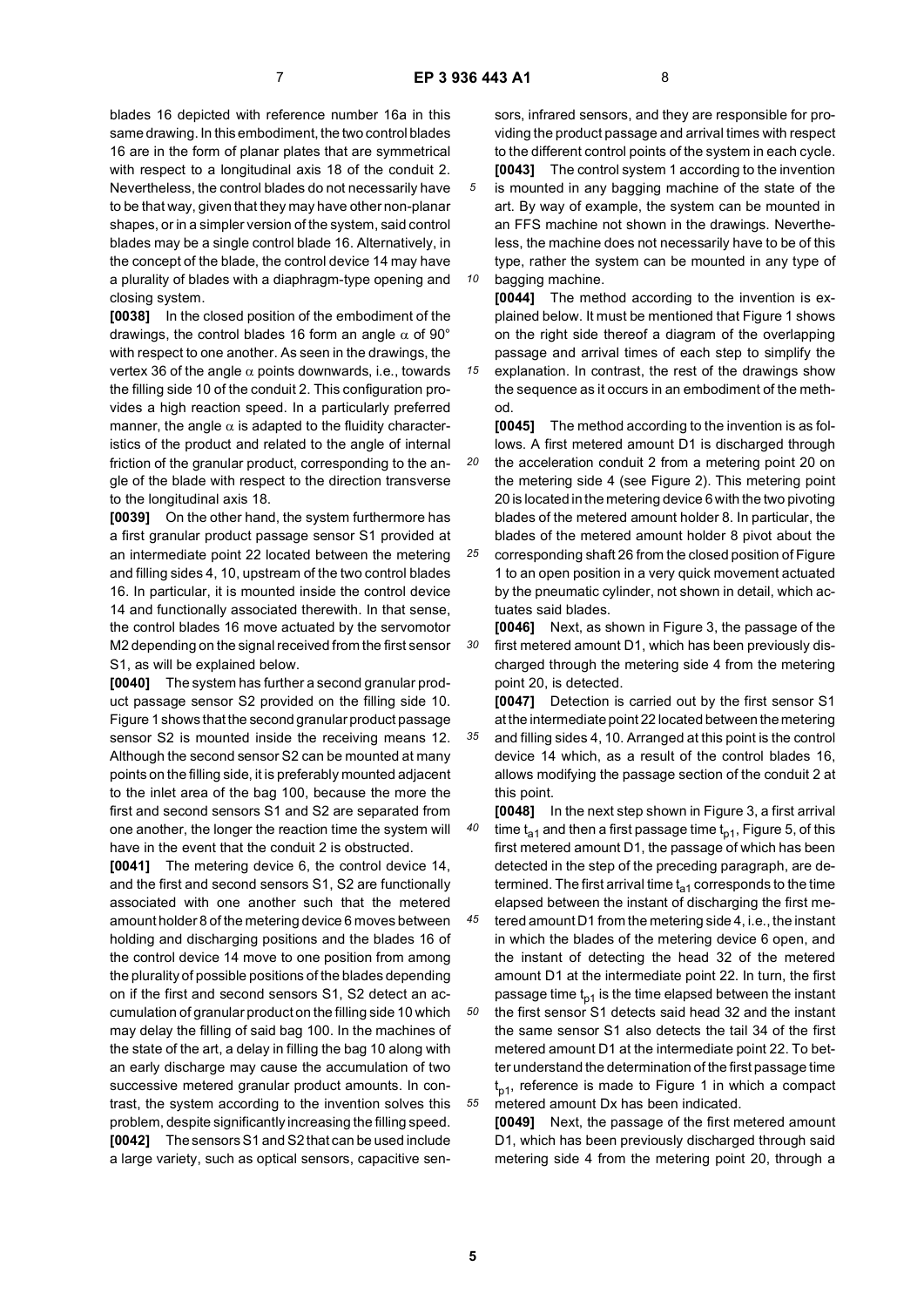filling point 24 located on said filling side 10, is detected by means of the second sensor S2.

**[0050]** Thanks to the the detection step, a second arrival time  $t_{a2}$ , Figure 4, and a second passage time  $t_{p2}$ , Figure 6, of the first metered amount D1, the passage of which has been detected in the step of the preceding paragraph, can be determined. The second arrival time  $t_{22}$  is the time elapsed between the instant of discharging the first metered amount D1 from the metering side 4 and the instant of detecting the head 32 of the metered amount D1 at the filling point 24. In turn, the second passage time  $t_{p2}$  is the time elapsed between the instant of detecting said head 32 and the instant of detecting the tail 34 of the first metered amount D1 at the filling point 24. **[0051]** Finally, the following alternative step is carried out: if  $t_c + t_{p2} < t_{q2}$ , a second metered amount D2 of granular material is discharged,  $t_c$  being a predetermined bag placement time. This situation is depicted in Figures 6 and 7. In this situation, the second metered amount D2 is falling through the conduit 2 but there is, nevertheless, enough time to finish filling the preceding bag with the first metered amount D1, remove the bag being filled, and put the bag to be filled with the second metered amount D2 in place, before the second metered amount leaves the conduit 2 for the bag.

**[0052]** In contrast, if  $t_{p1} < t_{p2}$  the blades 16 are closed and the passage section of the intermediate point 22 is reduced until at least the condition of  $t_{p1} \geq t_{p2}$  is complied with. The objective of this control condition is to delay or, if necessary, hold the subsequent metered amount to facilitate the falling of the first metered amount D1 into the corresponding bag.

**[0053]** The steps described in the immediately preceding paragraph are performed from the first passage time  $\bm{{\mathsf{t}}}_{\textsf{p} \texttt{1}},$  the second passage time  $\bm{{\mathsf{t}}}_{\textsf{p} \texttt{2}},$  and the second arrival time  $t_{a2}$ , of one and the same first metered amount D1. Nevertheless, in an alternative embodiment with respect to the one described, the steps of comparing times to decide on the partial or complete closure of the blades 16 of the control device 14 are performed from the second passage time  $t_{p2}$  of a first metered amount D1 and the first passage time  $t_{p1+1}$ , and the second arrival time  $t_{a2+1}$ of a second metered amount D2, consecutive to said first metered amount D1.

*45 50* **[0054]** Based on the foregoing, one of the following alternative steps is carried out: if  $t_{c+1} + t_{p2} < t_{a2+1}$ , a second metered amount D2 of granular material is discharged,  $t_{c+1}$  being the placement time of the bag which receives the second metered amount. In contrast, if  $t_{p1+1}$  $<$  t<sub>n2</sub> the blades 16 are closed and the passage section of the intermediate point 22 is reduced until at least the condition of  $t_{p1+1} \geq t_{p2}$  is complied with.

**[0055]** In another embodiment, in order to obtain a more robust control that is less sensitive to product flow irregularities, said first and second passage times  $t_{p1}$ ,  $t_{p2}$ and said first and second arrival times  $t_{a1}$ ,  $t_{a2}$  are calculated as the arithmetic mean of the passage and arrival times of a plurality of earlier metered amounts.

**[0056]** Finally, the bag placement time  $t_c$  can be a predetermined constant, but it is preferably determined experimentally while the second metered amount D2 falls through said acceleration conduit 2. Moreover, and like the arrival and passage times, the placement time  $t_c$  can also be determined as an arithmetic mean of the placement times  $t_c$  of a plurality of earlier bag placement times. **[0057]** The sensors S1 and S2 mounted in a closed loop provide, in each cycle, the product passage times

*10 15* and at the end of the acceleration conduit 2. With this information, the servomotor M2 drive will gradually adjust, if necessary, the opening for product passage to the conduit 2. By way of example, a time of passage through the first sensor S1 arranged at the inlet of the acceleration conduit 2 that is significantly less than the time of passage

through the second sensor S2 located on the filling side will indicate that the product travelling through the acceleration conduit is slowing down. As a result, there is an excess supply at the inlet of the acceleration conduit 2,

*20 25* and accordingly reduced production. This situation is shown in Figures 8 to 10. These drawings show how the first metered amount D1 gradually accumulates upstream of the conduit 2. This situation is detected by the second sensor S2 given that the condition  $t_{p1} < t_{p2}$  is complied with. As a result of this situation, the blades 16

are closed and although the second metered amount D2 is already falling through the conduit 2, it is held in the control device 14 (see Figures 9 and 10), waiting for the obstruction on the filling side 10 to be corrected.

*30* **[0058]** Therefore and based on the information obtained by the first and second sensors S1 and S2, the system will make the necessary adjustments in an attempt to equalize both times, always seeking the suitable adjustment for optimum production.

*35*

*40*

## **Claims**

**1.** A flow control system (1) for filling a bag (100) with a granular product, comprising

[a] an acceleration conduit (2) with:

[i] a metering side (4), there being provided adjacent to said metering side (4) a metering device (6) comprising a metered amount holder (8) movable between

> a) a holding position for holding a metered product amount, and b) a discharging position for discharging said metered product amount, and

[ii] a filling side (10) comprising receiving means (12) for receiving a bag (100) to be filled,

#### **characterized in that** it further comprises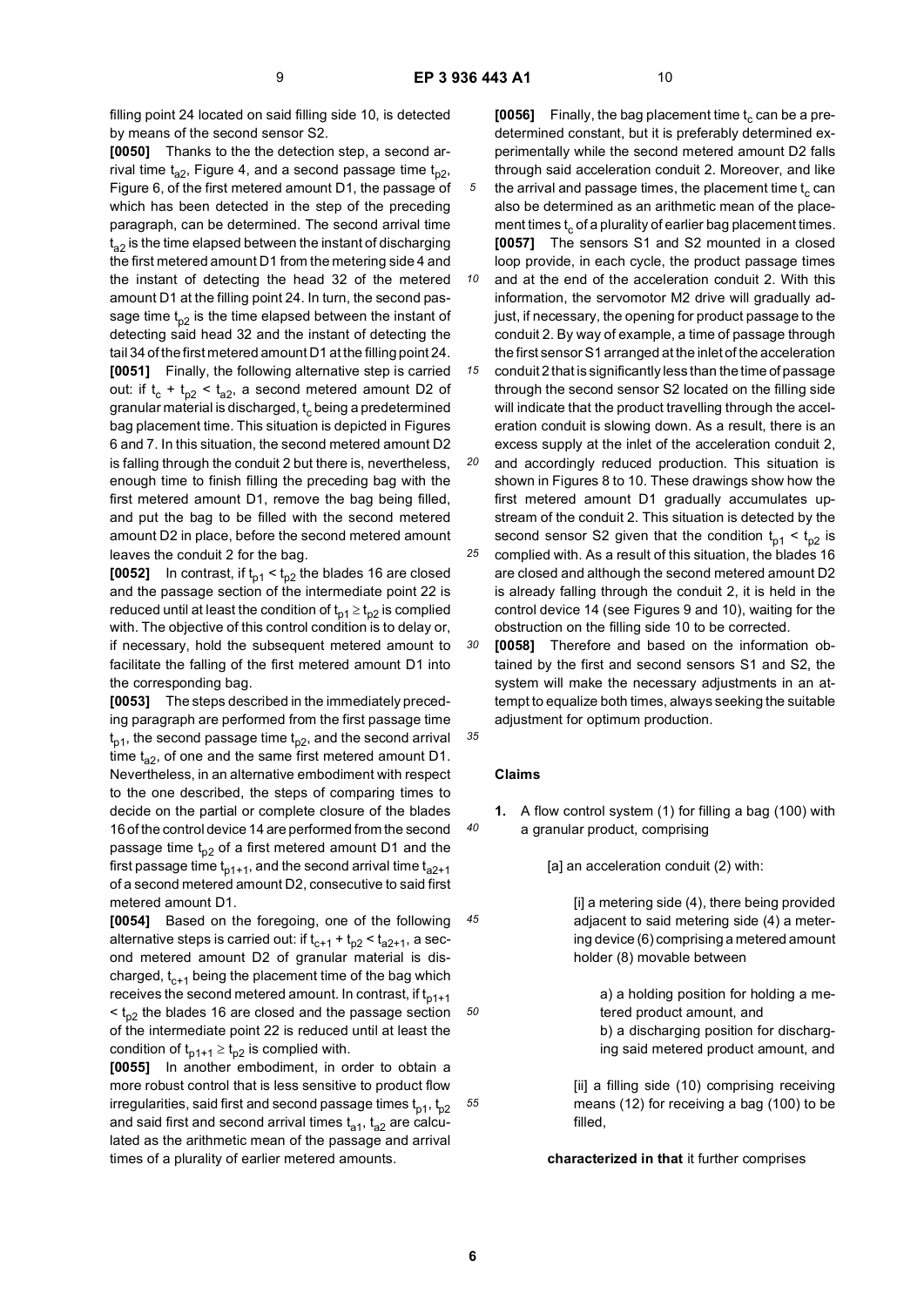*10*

*15*

*20*

[b] a flow control device (14), said control device (14) being provided between said metering side (4) and said filling side (10) and comprising at least one control blade (16), said at least one control blade (16) being movable between a plurality of control positions located between

[i] a maximum opening position of said conduit (2) in which a maximum flow of said granular product can pass through said control device (14), and

[ii] a closed position of said conduit (2) in which the flow of said granular product through said control device (14) is interrupted,

[c] a first granular product passage sensor (S1) provided at an intermediate point (22) located between said metering and filling sides (4, 10), upstream of said at least one control blade (16) and functionally associated with said control device (14),

[d] a second granular product passage sensor (S2) provided on said filling side (10), and

*25 30 35* [e] said metering device (6), said control device (14), and said first and second sensors (S1, S2) being functionally associated with one another such that said metered amount holder (8) of said metering device (6) moves between said holding and discharging positions and said at least one blade (16) of said control device (14) moves among one position of said plurality of positions depending on if said first and second sensors (S1, S2) detect an accumulation of granular product on said filling side (10) which may delay the filling of said bag (100).

- *40 45* **2.** The control system (1) according to claim 1, **characterized in that** said control blades (16) are two plates that are symmetrical with respect to a longitudinal axis (18) of said conduit (2), and **in that** in said closed position, said two plates form with respect to one another an angle  $(\alpha)$  less than 180 $^{\circ}$ , the vertex (36) of which points towards said filling side (10).
- **3.** The control system (1) according to claim 1 or 2, **characterized in that** the cross-section of said conduit (2) tapers from the metering side (4) to the filling side (10).
- **4.** The control system (1) according to any one of claims 1 to 3, **characterized in that** the receiving means (12) comprise suction means (30) configured for suctioning the filling side of said conduit (2).
- **5.** The control system (1) according to any one of claims 1 to 4, **characterized in that** said first granular prod-

uct passage sensor (S1) is mounted in said control device (14).

- **6.** The control system (1) according to any one of claims 1 to 5, **characterized in that** said second granular product passage sensor (S2) is mounted in said receiving means (12).
- **7.** A bagging machine comprising a flow control system (1) according to any one of claims 1 to 6 for filling a bag (100) with a granular product.

**8.** A flow control method for filling a bag (100) with a granular product through an acceleration conduit (2), said acceleration conduit (2) having a metering side (4) and a filling side (10) for filling said bag (100) where an initial bag is located, **characterized in that** it comprises the following steps:

> [a] discharging a metered amount (D1, D2) of granular material through said metering side (4) from a metering point (20),

[b] detecting the passage of a metered amount (D1, D2), which has been previously discharged through said metering side (4) from said metering point (20), through an intermediate point (22) located between said metering and filling sides (4, 10) and having a passage section which can be modified,

[c] determining a first arrival time  $(t_{a1})$  and a first passage time  $(t_{p1})$  of said metered amount (D1, D2), the passage of which has been detected in step [b], said first arrival time  $(t_{a1})$  being the time elapsed between the instant of discharging said metered amount (D1, D2) from said metering side (4) and the instant of detecting the head (32) of said metered amount (D1, D2) at said intermediate point (22), and said first passage time  $(t_{p1})$  being the time elapsed between the instant of detecting said head (32) and the instant of detecting the tail (34) of said metered amount (D1, D2) at said intermediate point (22), [d] detecting the passage of a metered amount (D1, D2), which has been previously discharged through said metering side (4) from said metering point (20), through a filling point (24) located on said filling side (10),

[e] determining a second arrival time  $(t_{a2})$  and a second passage time  $(t_{p2})$  of said metered amount (D1, D2), the passage of which has been detected in step [d], said second arrival time  $(t_{a2})$ being the time elapsed between the instant of discharging said metered amount (D1, D2) from said metering side (4) and the instant of detecting the head (32) of said metered amount (D1, D2) at said filling point (24), and said second passage time  $(t_{p2})$  being the time elapsed between the instant of detecting said head (32) and

*50*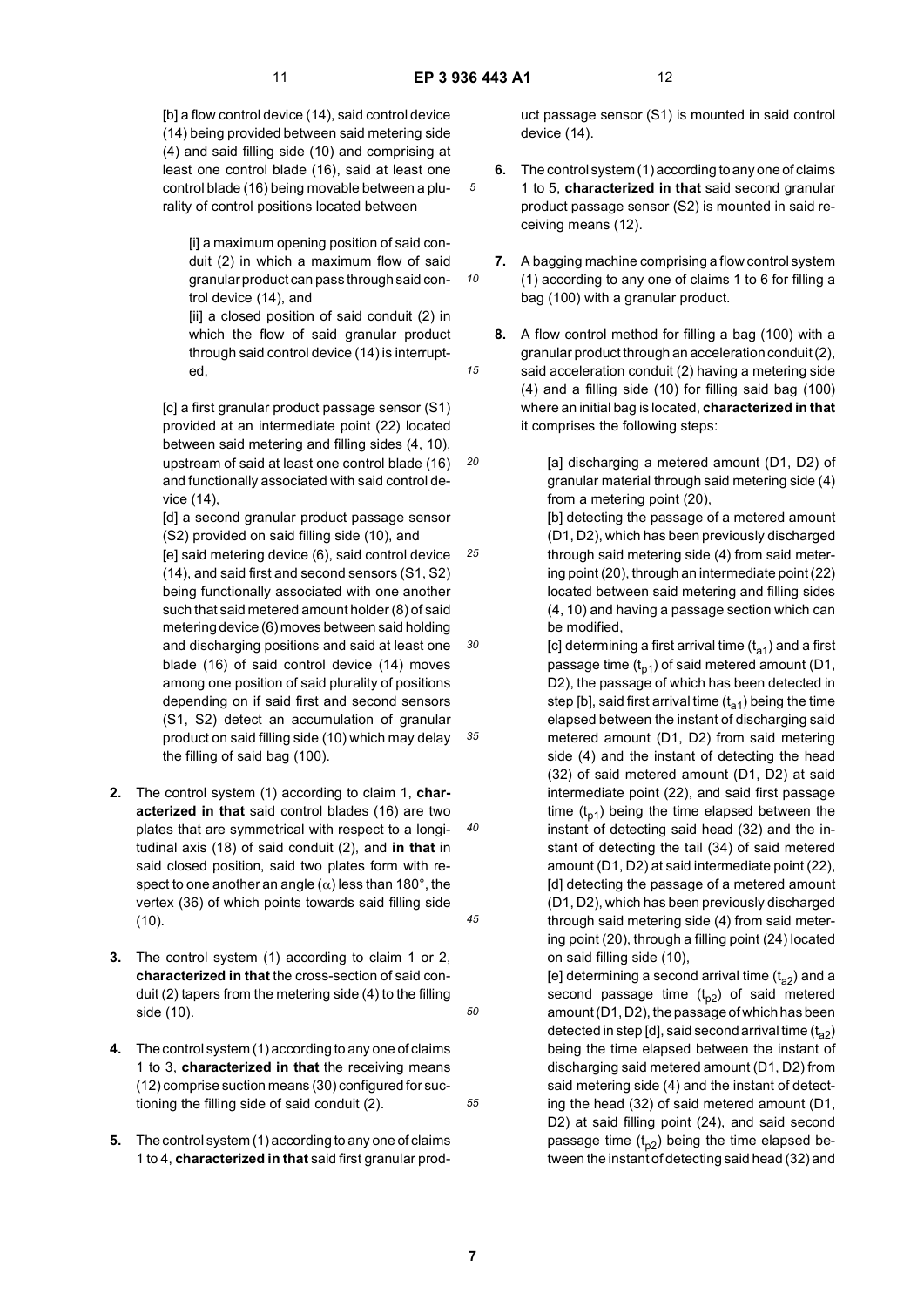*10*

*15*

*20*

*30*

the instant of detecting the tail (34) of said metered amount (D1, D2) at said filling point (24), such that the following alternative step is carried out:

[i] if  $t_c + t_{p2} < t_{q2}$ , a subsequent metered amount  $(D2)$  of granular material is discharged,  $t_c$  being a predetermined bag placement time, whereas [ii] if  $t_{p1} < t_{p2}$ , said passage section of said intermediate point (22) is reduced until at least the condition of  $t_{p1} \geq t_{p2}$  is complied

with. **9.** The method according to claim 8, **characterized in**

**that** said steps [ei] and [eii] are performed from the first passage time  $(t_{p1})$ , the second passage time  $(t_{p2})$ , and the second arrival time  $(t_{q2})$ , of one and the same first metered amount (D1).

*25* **10.** The method according to claim 8, **characterized in that** said steps [ei] and [eii] are performed from the second passage time  $(t_{p2})$  of a first metered amount (D1) and the first passage time  $(t_{n1+1})$  and the second arrival time  $(t_{a2+1})$  of a second metered amount (D2), consecutive to said first metered amount (D1).

- **11.** The method according to any one of claims 8 to 10, **characterized in that** said first and second passage times  $(t_{p1}, t_{p2})$  and said first and second arrival times  $(t_{a1}, t_{a2})$  are calculated as the arithmetic mean of the passage and arrival times of a plurality of earlier metered amounts.
- *35* **12.** The method according to any one of claims 8 to 11, **characterized in that** the bag placement time  $(t<sub>c</sub>)$  is experimentally determined while said second metered amount (D2) falls through said acceleration conduit (2).
- **13.** The method according to claim 12, **characterized** in that said placement time  $t_c$  is determined as an arithmetic mean of the placement times  $t_c$  of a plurality of earlier bag placement times.

*45*

*40*

*50*

*55*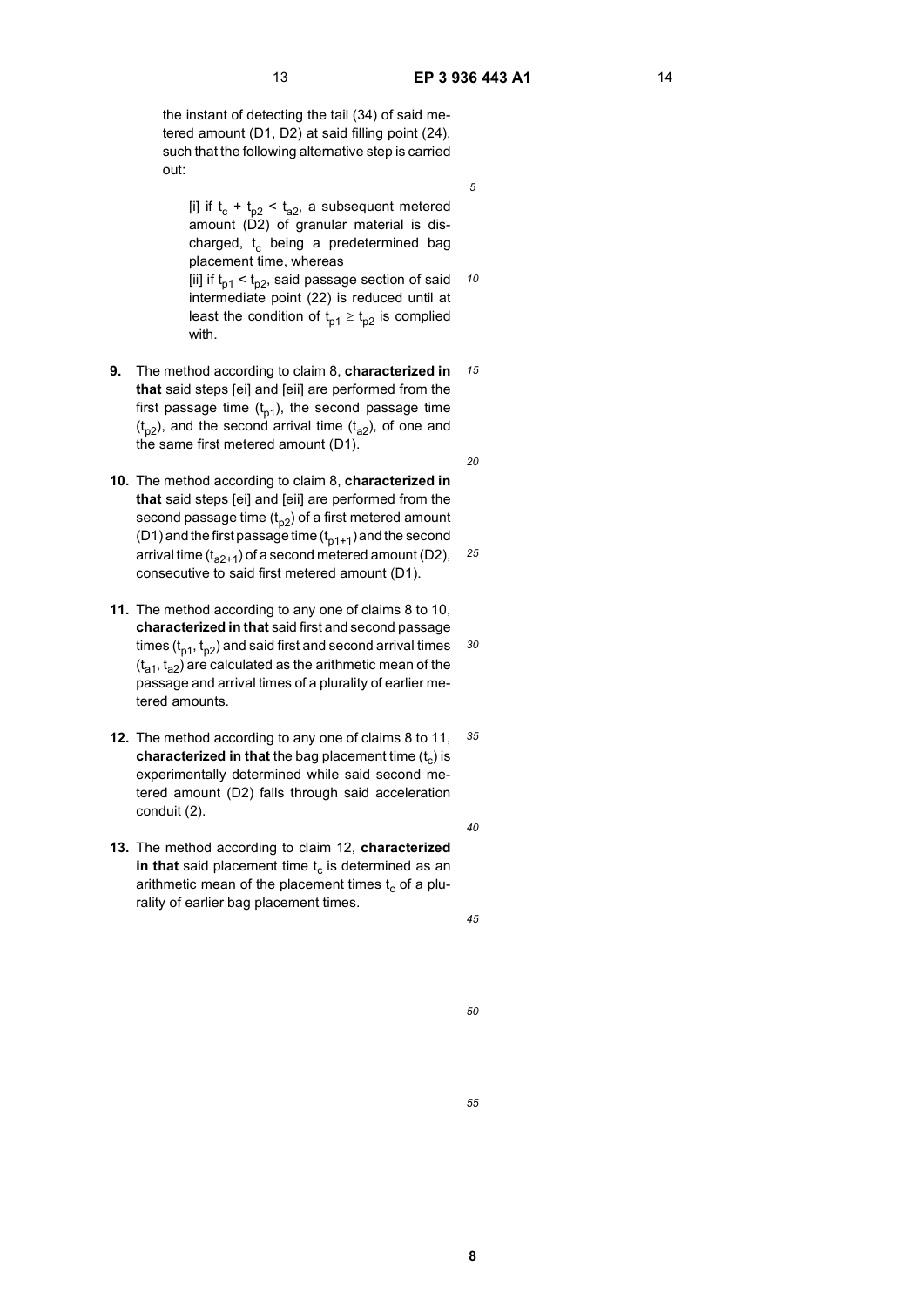

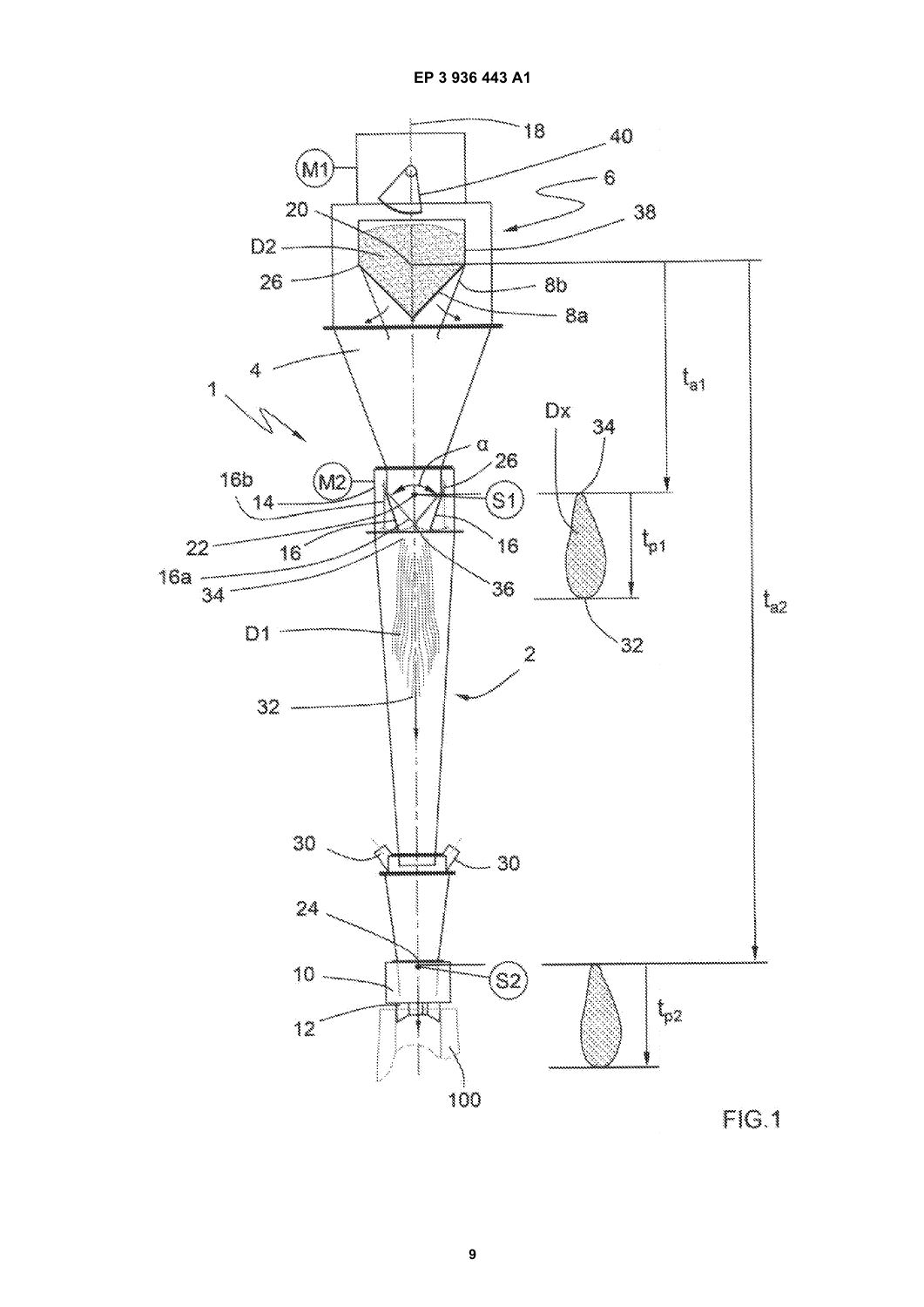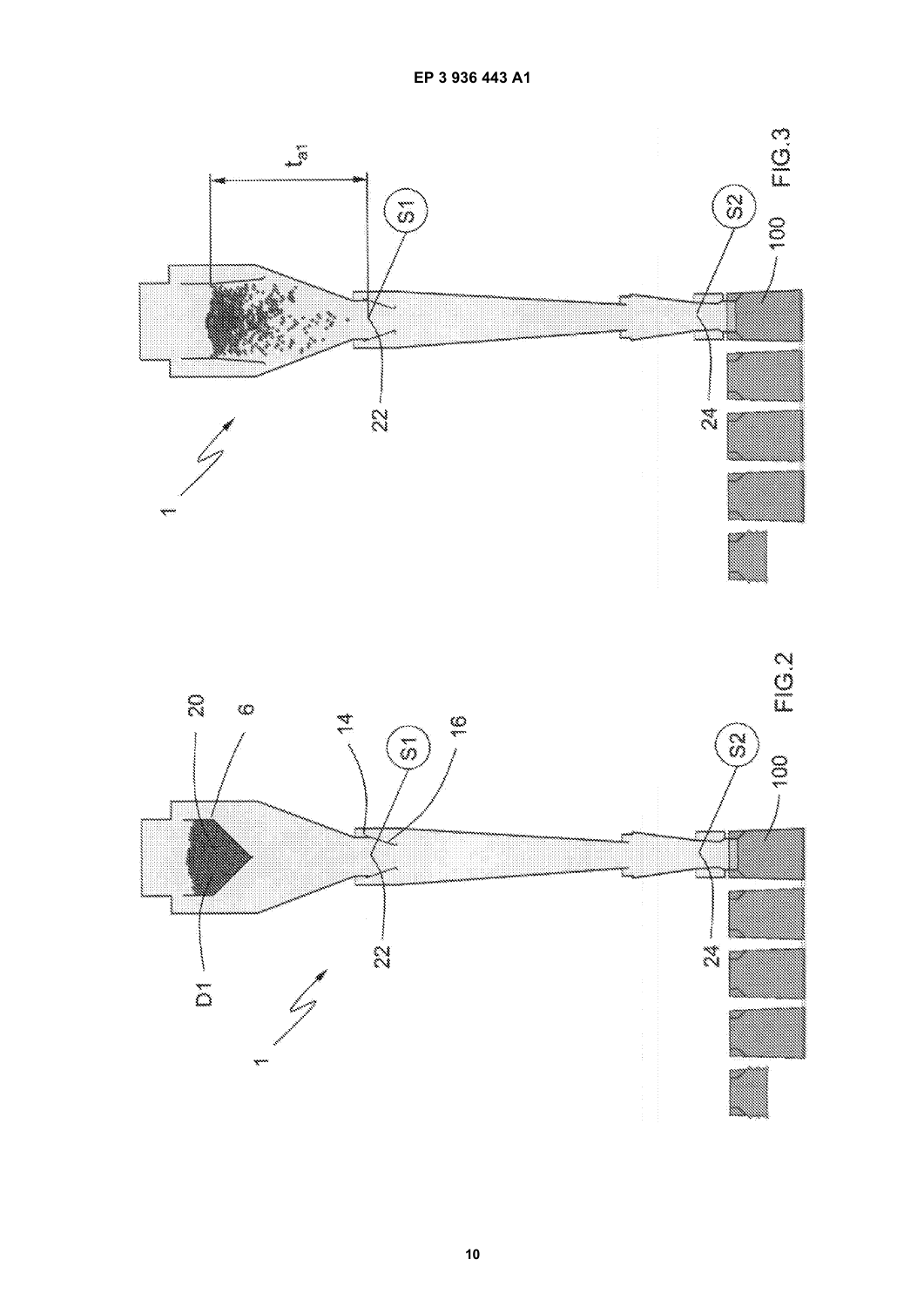

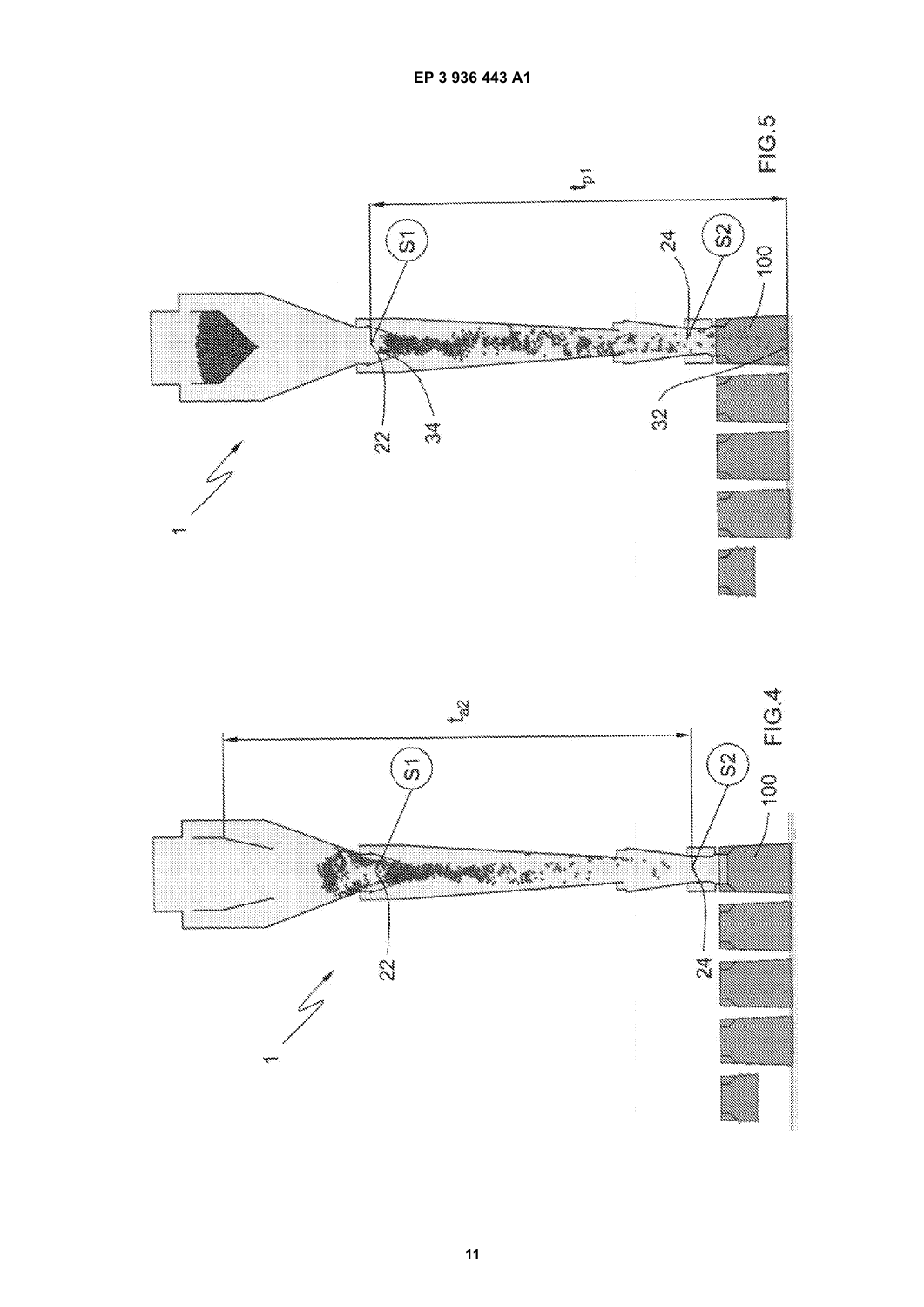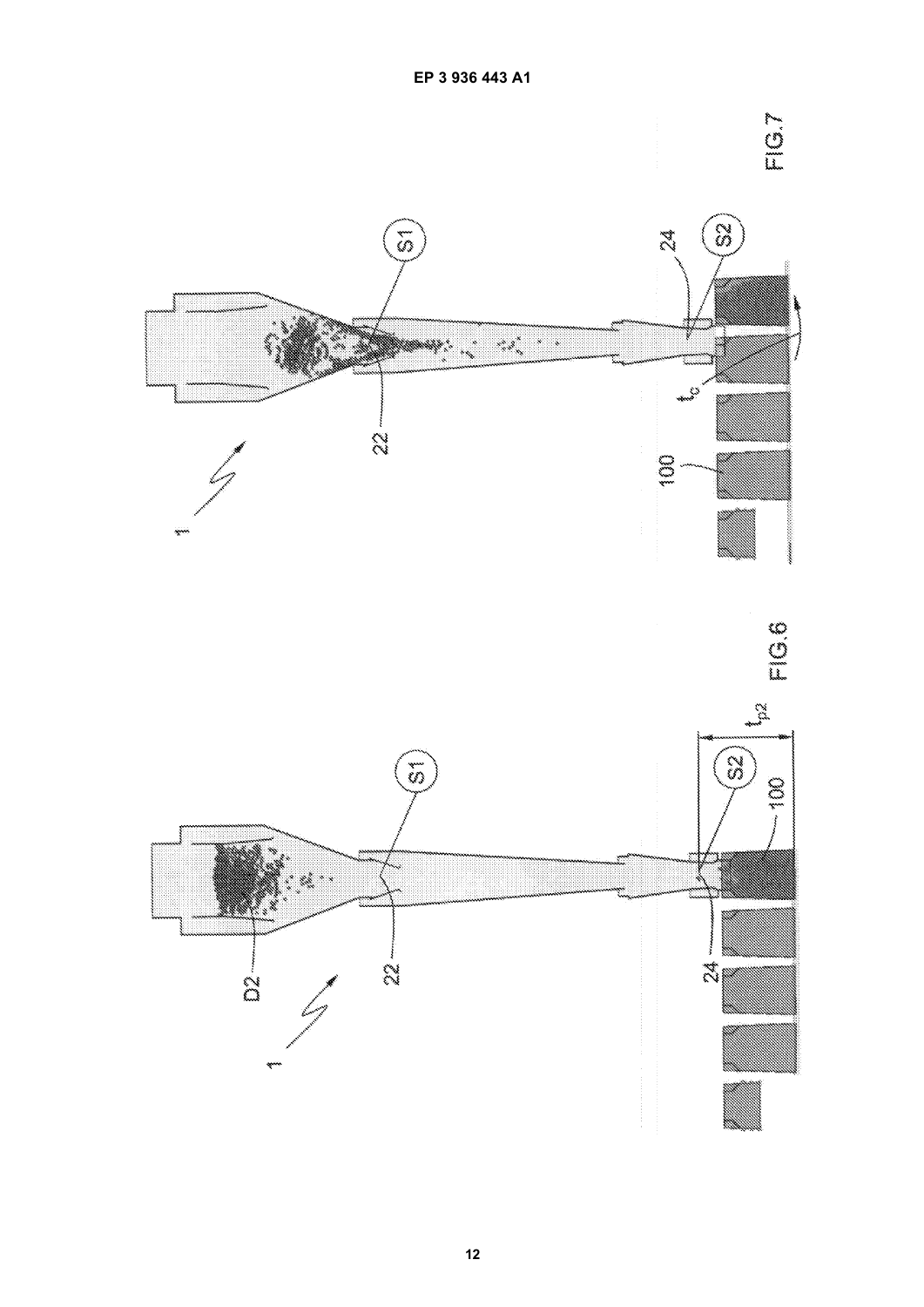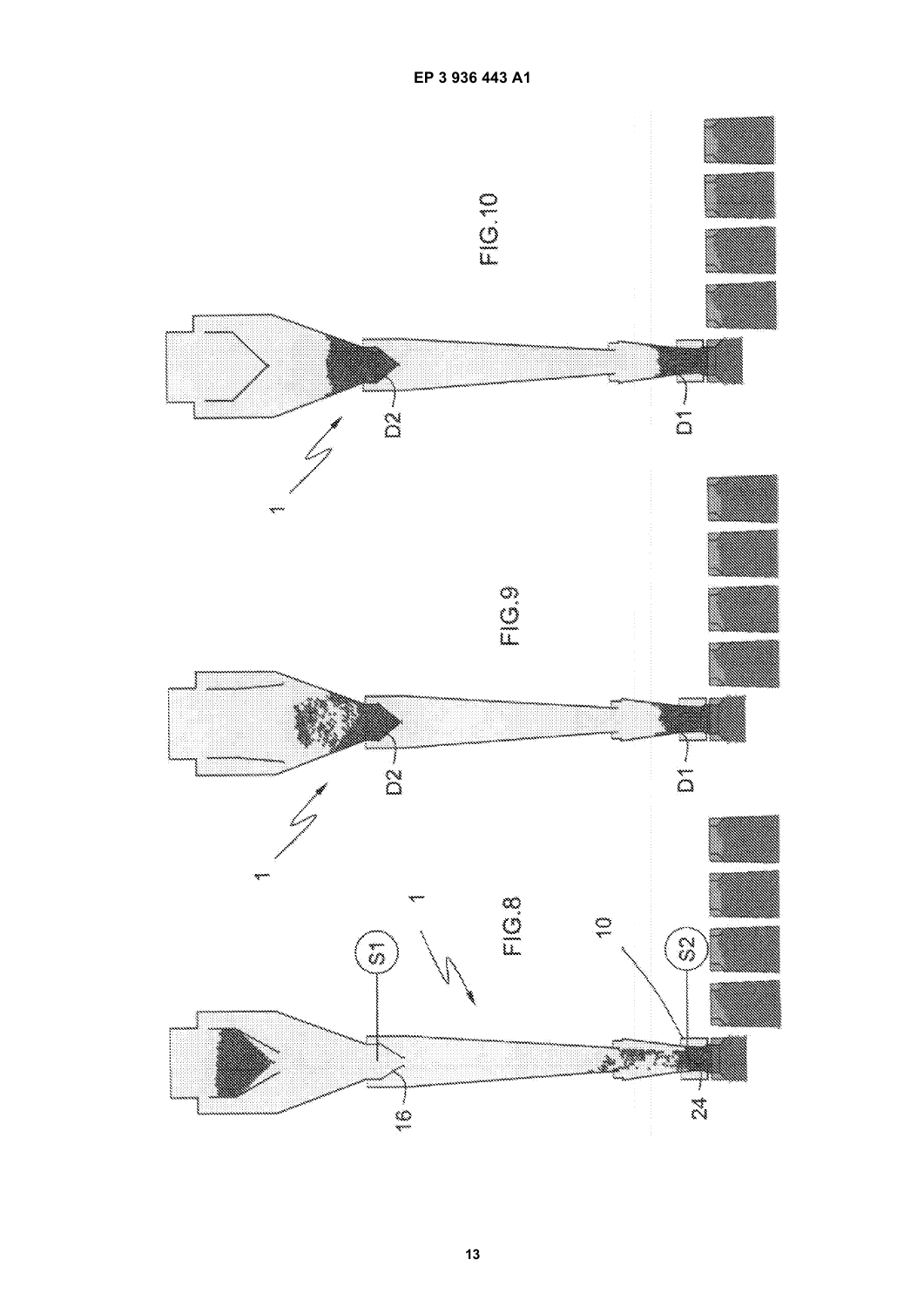# **EP 3 936 443 A1**

# INFORME DE BÚSQUEDA INTERNACIONAL

Solicitud internacional N°

PCT/ES2019/000018

| 5  | INV.<br>B65B57/14                                  | A. CLASIFICACIÓN DEL OBJETO DE LA SOLICITUD<br>B65B1/42                                                                                                                                                                                                  | B65B1/30       | B65B39/00                                                                | G01F11/00                                                                                                                                                                                                                                                               |
|----|----------------------------------------------------|----------------------------------------------------------------------------------------------------------------------------------------------------------------------------------------------------------------------------------------------------------|----------------|--------------------------------------------------------------------------|-------------------------------------------------------------------------------------------------------------------------------------------------------------------------------------------------------------------------------------------------------------------------|
|    |                                                    | De acuerdo con la Clasificación Internacional de Patentes (CIP) o según la clasificación nacional y CIP.<br>B. SECTORES COMPRENDIDOS POR LA BÚSQUEDA                                                                                                     |                |                                                                          |                                                                                                                                                                                                                                                                         |
| 10 | G01F<br><b>B65B</b>                                | Documentación mínima buscada (sistema de clasificación seguido de los símbolos de clasificación)                                                                                                                                                         |                |                                                                          |                                                                                                                                                                                                                                                                         |
|    | comprendidos por la búsqueda                       | Otra documentación consultada, además de la documentación mínima, en la medida en que tales documentos formen parte de los sectores                                                                                                                      |                |                                                                          |                                                                                                                                                                                                                                                                         |
| 15 | búsqueda utilizados)                               | Bases de datos electrónicas consultadas durante la búsqueda internacional (nombre de la base de datos y, si es posible, términos de<br>EPO-Internal, WPI Data                                                                                            |                |                                                                          |                                                                                                                                                                                                                                                                         |
|    |                                                    | C. DOCUMENTOS CONSIDERADOS RELEVANTES                                                                                                                                                                                                                    |                |                                                                          |                                                                                                                                                                                                                                                                         |
| 20 | Categoría*                                         | Documentos citados, con indicación, si procede, de las partes relevantes                                                                                                                                                                                 |                |                                                                          | Relevante para las<br>reivindicaciones N°                                                                                                                                                                                                                               |
|    | Υ                                                  | EP 0 842 087 A1 (KLIKLOK CORP [US])<br>20 de mayo de 1998 (20.05.1998)                                                                                                                                                                                   |                |                                                                          | $1 - 7$                                                                                                                                                                                                                                                                 |
| 25 | Α                                                  | párrafos [0001], [0013] - [0017],<br>$[0022] - [0046], [0065], [0074] -$<br>$[0075]$ ; figuras 1, 1A, 5                                                                                                                                                  |                |                                                                          | $8 - 13$                                                                                                                                                                                                                                                                |
|    | Y                                                  | US 2018/141690 A1 (CURCÓ MASIP CARMELO<br>[ES] ET AL) 24 de mayo de 2018 (24.05.2018)                                                                                                                                                                    |                |                                                                          | $1 - 3, 5 - 7$                                                                                                                                                                                                                                                          |
| 30 | Α                                                  | párrafos [0006] - [0014], [0029] -<br>$[0046]$ ; figuras 2, 3                                                                                                                                                                                            |                |                                                                          | $8 - 13$                                                                                                                                                                                                                                                                |
|    | Y                                                  | US 2010/219002 A1 (NAKAGAWA YUKIO [JP] ET<br>AL) 2 de septiembre de 2010 (02.09.2010)                                                                                                                                                                    | $1 - 3, 5 - 7$ |                                                                          |                                                                                                                                                                                                                                                                         |
|    | А                                                  | párrafos [0033], [0052] - [0055];<br>figuras $1, 3$                                                                                                                                                                                                      |                |                                                                          | $8 - 13$                                                                                                                                                                                                                                                                |
| 35 |                                                    |                                                                                                                                                                                                                                                          |                | -/--                                                                     |                                                                                                                                                                                                                                                                         |
|    |                                                    | $\boxed{\text{X}}$ En la continuación del Recuadro C se relacionan otros documentos                                                                                                                                                                      |                | [X] Los documentos de familias de patentes se indican en el              |                                                                                                                                                                                                                                                                         |
| 40 | *<br>"А"<br>como particularmente relevante.<br>"E" | Categorías especiales de documentos citados:<br>documento que define el estado general de la técnica no considerado<br>solicitud de patente o patente anterior pero publicada en la fecha de                                                             | $\lq\lq$       | Anexo                                                                    | documento ulterior publicado con posterioridad a la fecha de<br>presentación internacional o de prioridad que no pertenece al<br>estado de la técnica pertinente pero que se cita por permitir la<br>comprensión del principio o teoría que constituye la base de la    |
| 45 | "L"                                                | presentación internacional o en fecha posterior.<br>documento que puede plantear dudas sobre una reivindicación de<br>prioridad o que se cita para determinar la fecha de publicación de otra<br>cita o por una razón especial (como la indicada).       | "Х'            | invención.<br>por referencia al documento aisladamente considerado.      | documento particularmente relevante; la invención reivindicada no<br>puede considerarse nueva o que implique una actividad inventiva                                                                                                                                    |
|    | "O"<br>«p»                                         | documento que se refiere a una divulgación oral, a una utilización, a<br>una exposición o a cualquier otro medio.<br>documento publicado antes de la fecha de presentación internacional<br>pero con posterioridad a la fecha de prioridad reivindicada. | "Y"            | la materia.                                                              | documento particularmente relevante; la invención reivindicada no<br>puede considerarse que implique una actividad inventiva cuando el<br>documento se asocia a otro u otros documentos de la misma<br>naturaleza, cuya combinación resulta evidente para un experto en |
| 50 |                                                    | Fecha en que se ha concluido efectivamente la búsqueda internacional<br>30 October 2019                                                                                                                                                                  | ``&"           | documento que forma parte de la misma familia de patentes.<br>07/11/2019 | Fecha de expedición del informe de búsqueda internacional                                                                                                                                                                                                               |
|    | búsqueda internacional                             | Nombre y dirección postal de la Administración encargada de la<br>European Patent Office, P.B. 5818 Patentlaan 2<br>NL - 2280 HV Rijswijk<br>Tel. (+31-70) 340-2040,<br>Fax: (+31-70) 340-3016                                                           |                | Funcionario autorizado                                                   | Myrillas, K                                                                                                                                                                                                                                                             |
| 55 | N° de fax                                          | Formulario PCT/ISA/210 (segunda hoja) (Enero 2015)                                                                                                                                                                                                       |                | $N°$ de teléfono                                                         |                                                                                                                                                                                                                                                                         |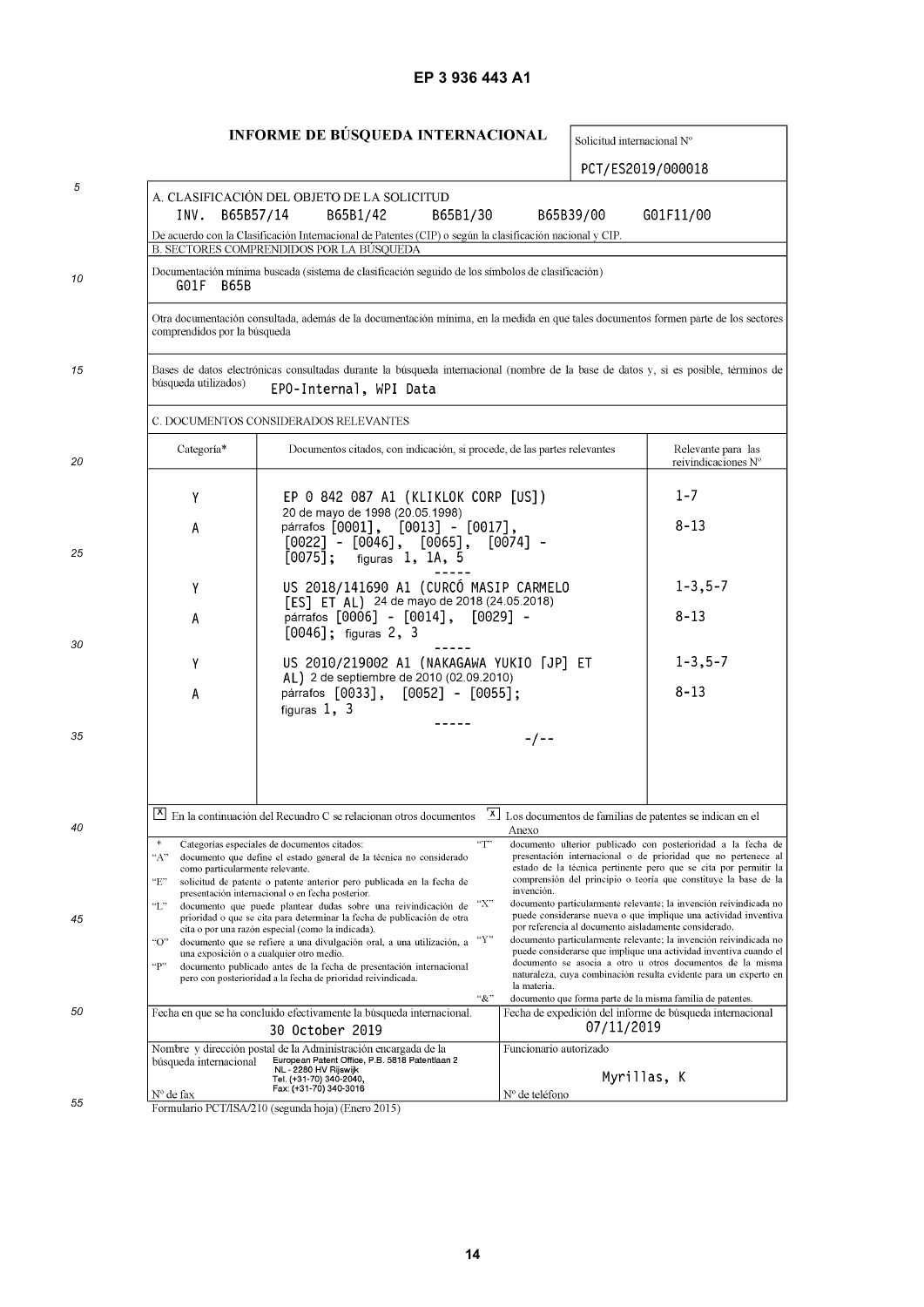# **EP 3 936 443 A1**

# **INFORME DE BÚSQUEDA INTERNACIONAL**

Solicitud internacional  $N^{\circ}$ 

|            |                                                         |                                                                                                                                                 | PCT/ES2019/000018                         |  |  |  |  |
|------------|---------------------------------------------------------|-------------------------------------------------------------------------------------------------------------------------------------------------|-------------------------------------------|--|--|--|--|
| $\sqrt{5}$ | C (continuación).<br>DOCUMENTOS CONSIDERADOS RELEVANTES |                                                                                                                                                 |                                           |  |  |  |  |
|            | Categoría*                                              | Documentos citados, con indicación, si procede, de las partes relevantes                                                                        | Relevante para las<br>reivindicaciones N° |  |  |  |  |
| 10         | Υ<br>Α                                                  | US 5 168 906 A (COMBRINK ALOIS [DE])<br>08 de diciembre de 1992 (08.12.1992)<br>Columna 7, linea 36 - columna 16, linea 12;<br>figuras 1, 2     | $1, 3, 5 - 7$<br>$8 - 13$                 |  |  |  |  |
| 15         | Υ<br>A                                                  | US 5 443 102 A (SVENDSEN JENS [NO])<br>22 de agosto de 1995 (22.08.1995)<br>Columna 7, linea 45 - columna 9, linea 33;<br>figuras 1, 2<br>----- | $1, 3 - 7$<br>$8 - 13$                    |  |  |  |  |
| 20         |                                                         |                                                                                                                                                 |                                           |  |  |  |  |
| 25         |                                                         |                                                                                                                                                 |                                           |  |  |  |  |
| 30         |                                                         |                                                                                                                                                 |                                           |  |  |  |  |
| 35         |                                                         |                                                                                                                                                 |                                           |  |  |  |  |
| 40         |                                                         |                                                                                                                                                 |                                           |  |  |  |  |
| 45         |                                                         |                                                                                                                                                 |                                           |  |  |  |  |
| 50         |                                                         |                                                                                                                                                 |                                           |  |  |  |  |
| 55         |                                                         | Formulario PCT/ISA/210 (continuación de la segunda hoja) (Enero 2015)                                                                           |                                           |  |  |  |  |